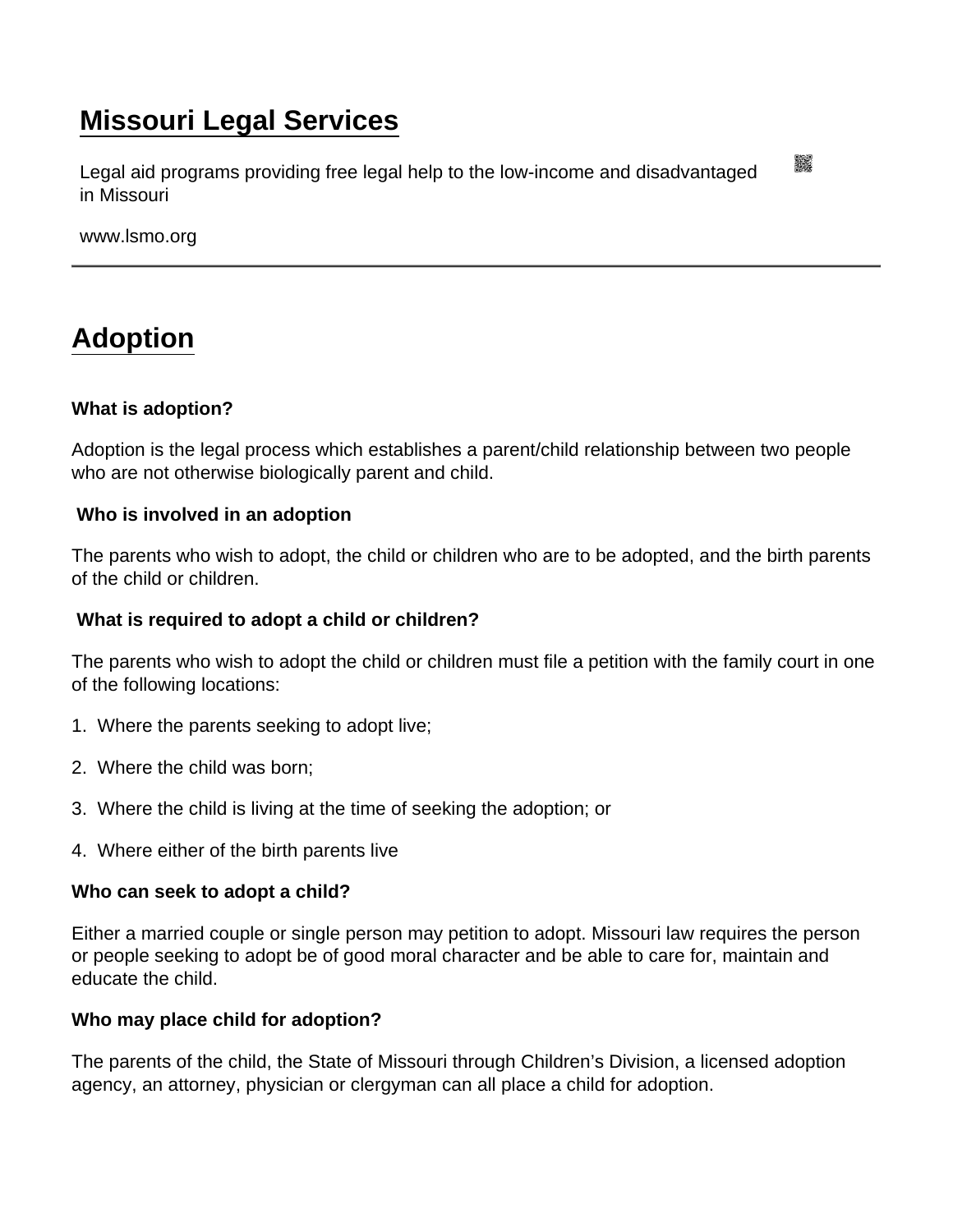However, before the custody of the child can actually change, the court must approve the change in custody.

### **What must be done before an adoption can be approved?**

Missouri requires an investigation by licensed social worker for both the adoptive parents and the biological parents, commonly known as a Home Study. Courts are able to waive the requirement of a Home Study. Waiver of the home study is common where the child is being adopted by a step-parent and the other parent is a birth parent.

The social worker will prepare a background report on the biological parents that must be given to the adoptive parents before the child will be placed with the adoptive parents.

## **What can adoptive parents pay to the biological parents?**

Adoptive parents must be cautious in what they pay to the biological parents when adopting a child. Missouri allows adoptive parents to pay for medical expenses in connection with birth or illness of child, counseling for the child or parent, placement studies, legal expenses related to the adoption, reasonable living expenses and anything else the court finds reasonable necessary.

Anything paid to the biological parents must be reported to the court.

### **What is the process to adopt a child?**

The adoptive parents must have written consent of the biological parents, except in certain circumstances, including:

- 1. Previously terminated parental rights
- 2. Consent to future adoption
- 3. ID is unknown and cannot be found

4. Permanent and incurable mental condition which renders the parent unable to provide for the child

5. A man who has not established to be the father and denies paternity

6. When a man has been established to be the father but who for a period of six months has abandoned or neglected the child who is one year of age or older (60 days for children under 1 year)

7. If child being adopted is 14 or older, the child must give written consent

Generally, a two-step process is involved. The court usually will transfer the legal custody of the child or children to the adoptive parents. The court will also appoint a Guardian ad Litem for the child. The Guardian ad Litem is an attorney appointed by the court to act in the best interests of